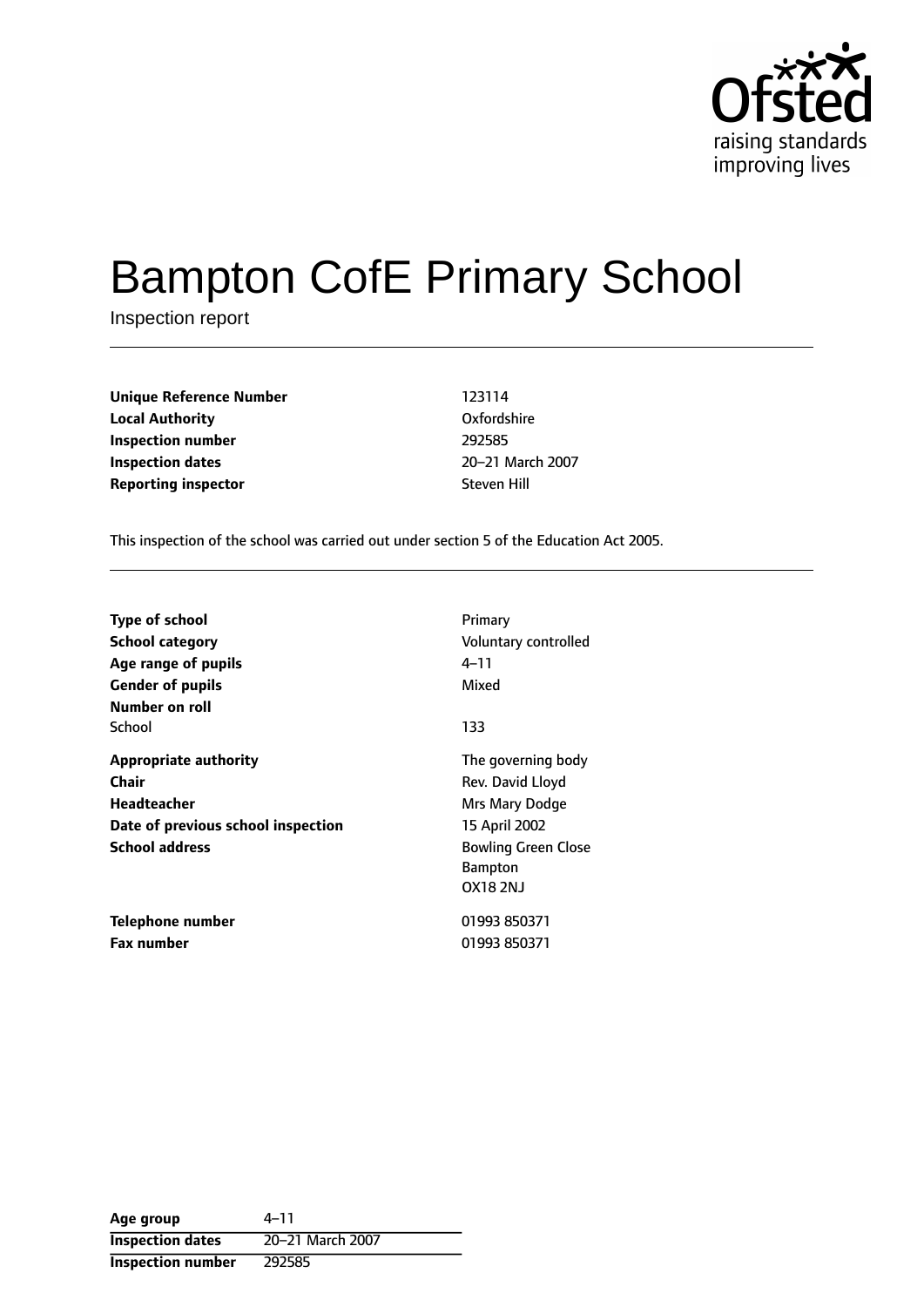.

© Crown copyright 2007

#### Website: www.ofsted.gov.uk

This document may be reproduced in whole or in part for non-commercial educational purposes, provided that the information quoted is reproduced without adaptation and the source and date of publication are stated.

Further copies of this report are obtainable from the school. Under the Education Act 2005, the school must provide a copy of this report free of charge to certain categories of people. A charge not exceeding the full cost of reproduction may be made for any other copies supplied.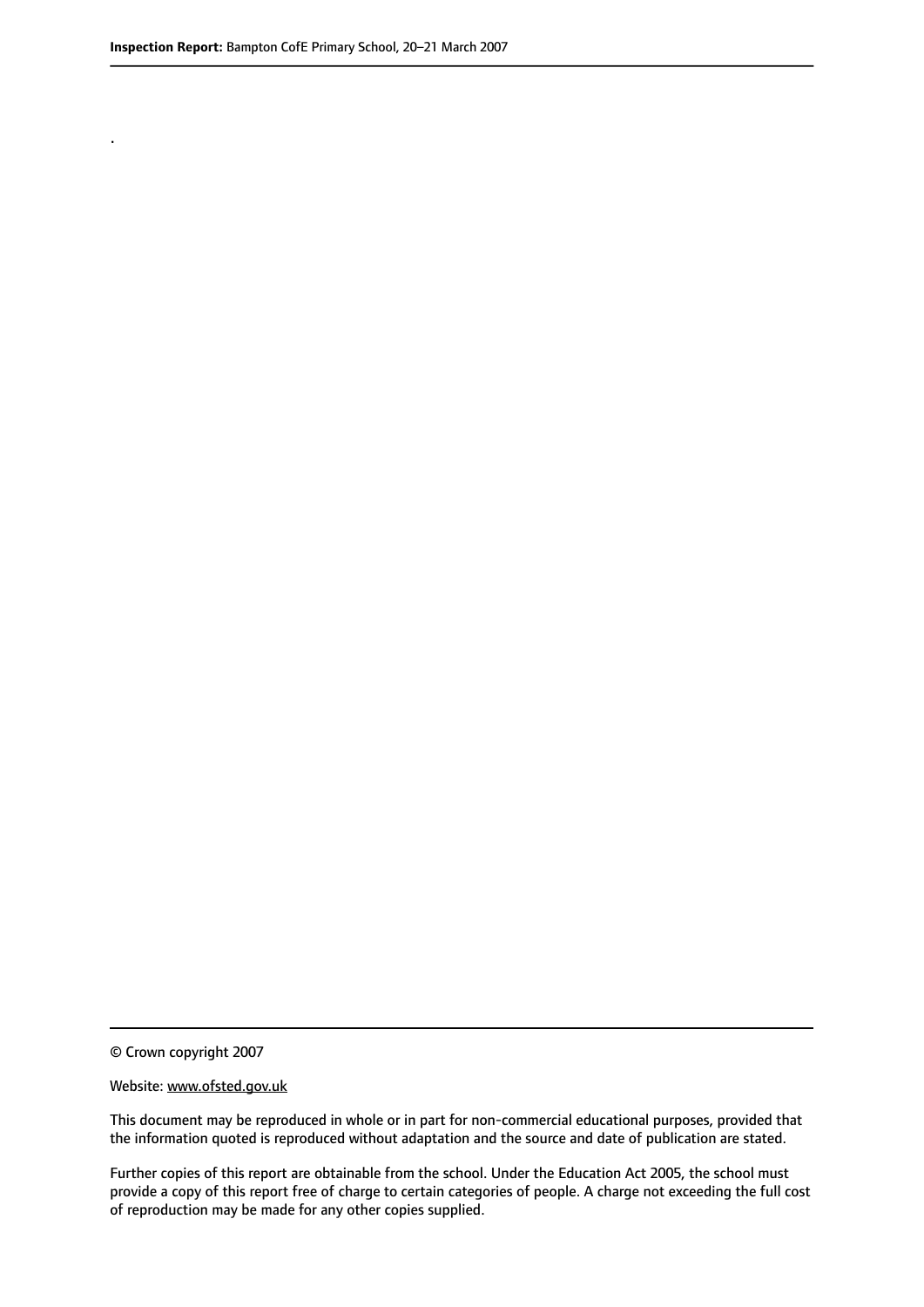# **Introduction**

The inspection was carried out by an Additional Inspector.

## **Description of the school**

This is a small primary school in a small market town. Pupils come from a wide range of socio-economic circumstances. There is an intake of about 20 pupils each year, so that classes are almost all mixed-age. Attainment on entry varies from year to year, and covers a very wide range. Children's skills when they start Reception are broadly average, except in communication, language and literacy, where standards are below average. A large proportion of pupils have learning difficulties or disabilities. Almost all are of White British origin, with a mother tongue of English, and a tiny minority come from a range of other ethnic heritages. Four pupils are at the early stages of learning English. Mobility is variable and is high is some year-groups. The current headteacher took up post in September 2006.

### **Key for inspection grades**

| Grade 1 | Outstanding  |
|---------|--------------|
| Grade 2 | Good         |
| Grade 3 | Satisfactory |
| Grade 4 | Inadequate   |
|         |              |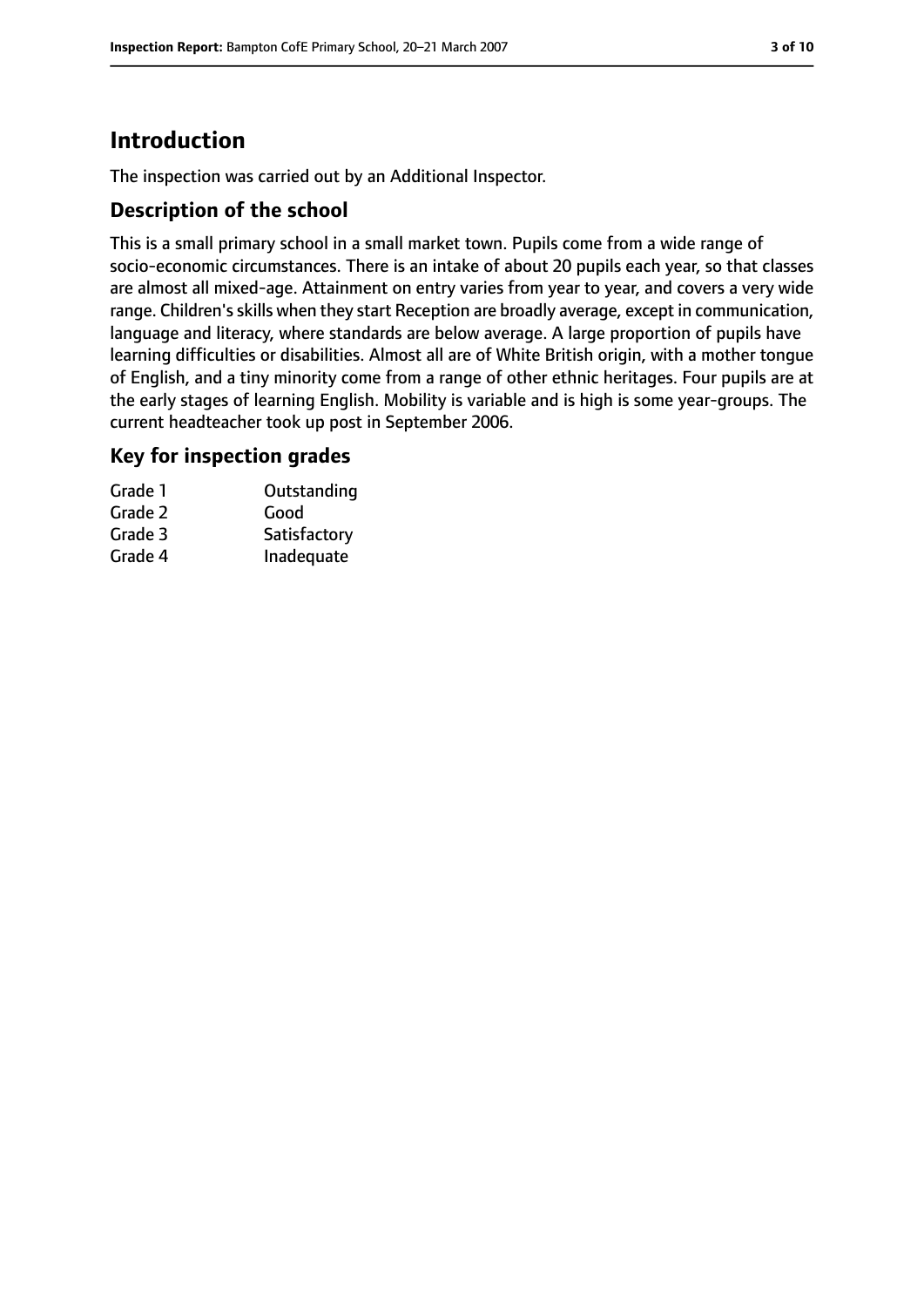# **Overall effectiveness of the school**

#### **Grade: 2**

Thisis a good school where pupils achieve well academically and socially. Standards are generally above average. Standards are not as high in writing as in other subjects, and the school is planning to address this by a concentration on improving speaking and listening skills, to put learning in writing on a firmer basis.

Good achievement is based on good teaching and careful tracking of the progress of individuals. Teachers provide variety and interest to lessons through different approaches and good use of practical work. A pupil summed this up by saying 'Teachers are good at explaining things but they do it in a fun way'. Very good relationships underpin the secure discipline and positive working atmosphere that characterise lessons. Teachers match work well to pupils' needs so that tasks are challenging but manageable. They set group targets for pupils' attainment in English and mathematics but this is inconsistent between classes, as are procedures for reviewing targets so pupils can move on. There is a good curriculum that is enhanced by a wide range of clubs, in which pupils participate enthusiastically and in large numbers.

Children settle happily into the Foundation Stage, where they make good progress because of the strengths in teaching and in the curriculum. Throughout the school, pupils' personal development and well-being are good because of the very strong pastoral care provided by all the adults. Behaviour is excellent and pupils' high levels of enjoyment are evident. They particularly enjoy the wide range of special events that take place, such as the school's participation in Red Nose Day and the visit from a choir of Ugandan children. All these support their good spiritual, moral, social and cultural development.

The school is well led and managed, and the new headteacher is building well on the strengths in provision established by her predecessor. The careful monitoring of standards has led to the establishment of priorities that accurately reflect the school's needs. Subject leaders play a strong part in this. The monitoring of lessons is well established, and enables useful feedback to teachers to help them improve their practice. However, records of this concentrate too much on teaching rather than learning, and are not organised to be a useful tool for management.

### **What the school should do to improve further**

- Raise standards in writing by improving pupils' speaking and listening skills.
- Refine the way lessons are monitored, so that more attention is paid to pupils' learning, and improve the way records are organised.
- Make the setting and reviewing of pupils' targetsin English and mathematics more consistent, so they have a better overview of their progress.

## **Achievement and standards**

#### **Grade: 2**

Achievement is good and standards are generally above average. Pupilsin the Foundation Stage progress well, although their standards in communication, language and literacy are still below average at the end of Reception.

In the rest of the school, pupils also make good progress. Standards fluctuate from year to year, largely due to high levels of special educational needs and considerable mobility in some cohorts. This wastrue of the Year 6 pupils who undertook national assessmentsin 2006. Despite this, and disruption to their progress in Year 3 because of staffing difficulties, they attained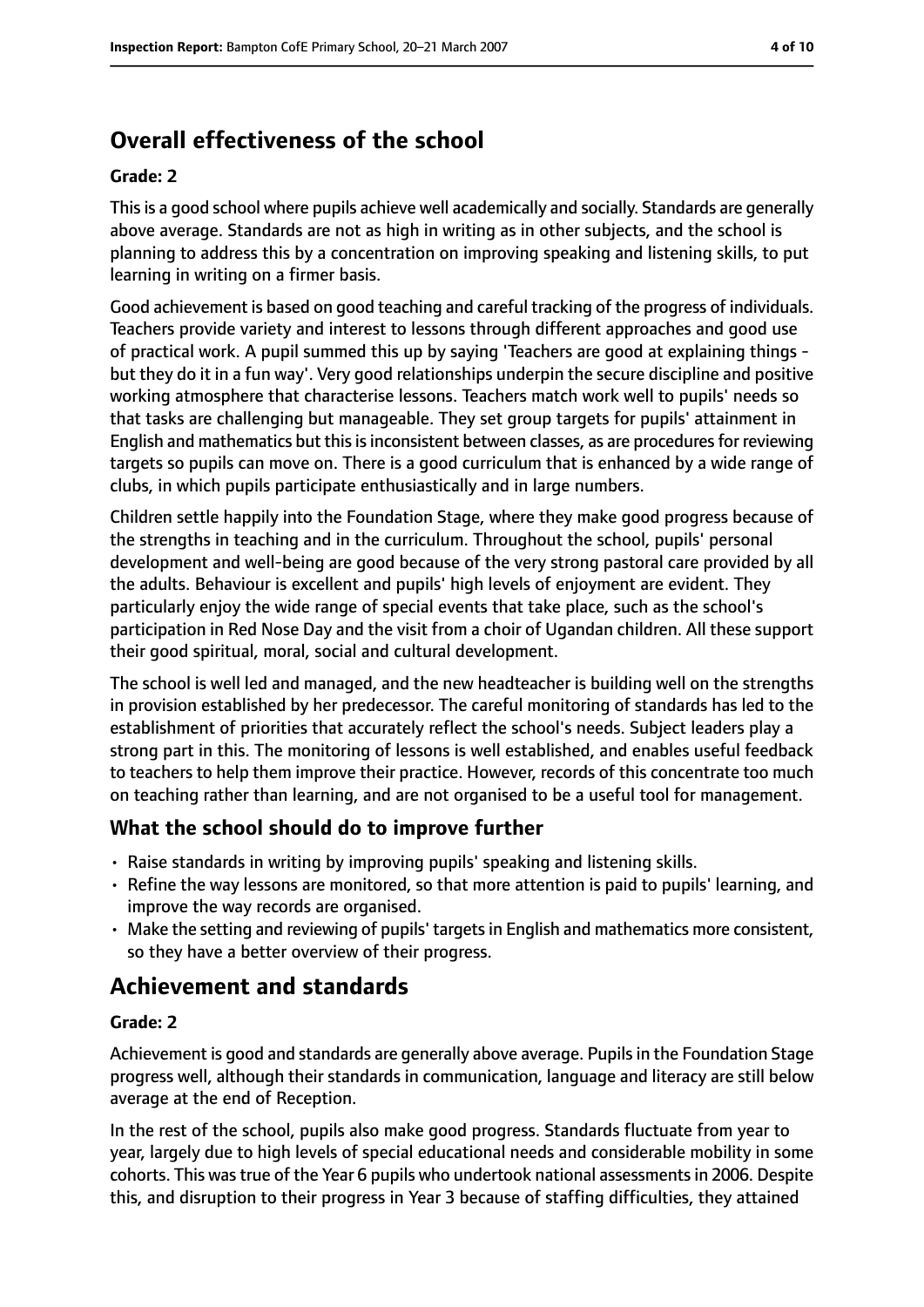results above the national average. However, as is often the case in other year groups in the school, standards in writing were not as good as in other subjects. The school accurately identified this as stemming partly from a need to develop pupils' speaking and listening skills, and a concentration on this is starting to show positive results. Pupils develop good skills in information and communication technology (ICT) by the end of their time in school.

Pupils with learning difficulties and disabilities make good progress because of the good support they receive. The small number of bilingual pupils also do well.

## **Personal development and well-being**

### **Grade: 2**

The strengths in personal development underpin the school's very welcoming ethos. Pupils have very good relationships with each other and with adults, are friendly to visitors, and give a warm welcome to new arrivals. Pupils say bullying is very rare, and examples they recall from the past were sorted out quickly. Pupils work hard and develop good collaborative skills, taking a pride in their accomplishments. They have a good knowledge of healthy eating and are very keen on exercise, as can be seen by their participation in sport and the huge numbers energetically skipping at break-times. They are safety conscious, and understand the reasons behind school rules. Pupils take on jobs conscientiously. Year 6, in particular, show great care and concern for younger children, both informally and in their 'yellow band' role as official helpers. Year 2 pupils confirmed that 'and;hellip; people are nice to each other and;hellip; like a big family and;hellip; everyone looks after each other'. Pupils take a great interest in other cultures, and were very enthusiastic about their visitors from Uganda. Attendance is good. Together with their good basic skills, pupils' positive approaches to work and to other people stand them in good stead for their future lives, in education and beyond.

# **Quality of provision**

## **Teaching and learning**

### **Grade: 2**

Teaching and learning are good. A lively, practical approach in the Reception class, together with exciting activities, engages children's interest and enthusiasm. Positive relationships mean children feel safe and secure and enjoy learning. Good use is made of the outside area in a variety of areas of learning. The language-rich environment enhances their progress in communication, language and literacy.

Positive relationships throughout the school mean pupils respond well to their teachers and are keen to please them by working hard. Teachers transmit a sense of enthusiasm leading to a matching enthusiasm from pupils, and good progress. Teachers question pupils carefully to extend their understanding and to get them to think through their ideas. Good use is made of ICT to support learning. There is some inconsistency in setting pupils' targets. Pupils do not all have a clear view of their learning beyond their current target, and targets are not always reviewed promptly so pupils can move on rapidly to the next step in their learning.

## **Curriculum and other activities**

### **Grade: 2**

There is a good curriculum which is constantly improving. It is enlivened by a wide range of clubs, special events, visits out and visitors to the school. These are greatly enjoyed by pupils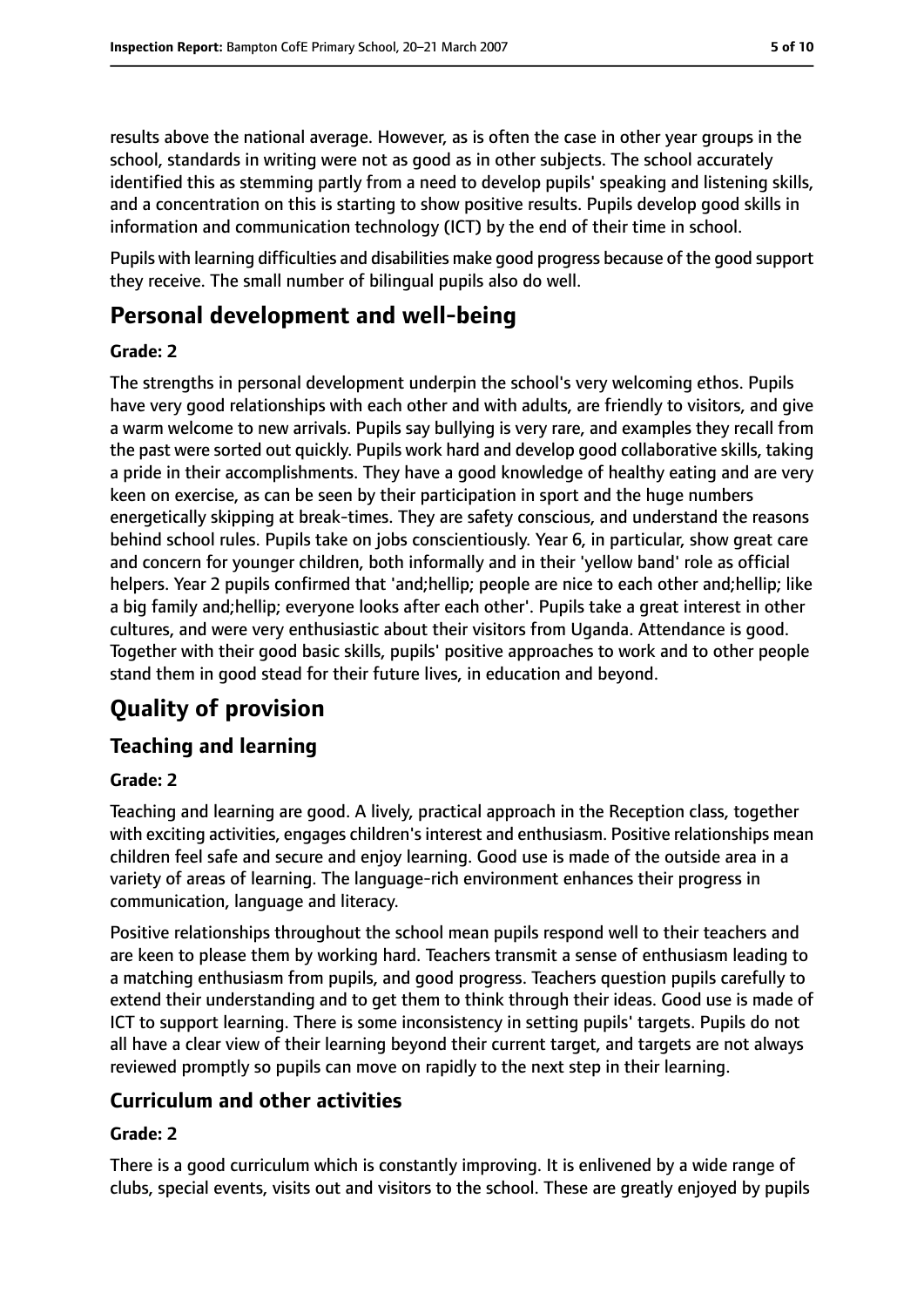and contribute effectively to their academic standards as well asto their personal development. Pupils are enjoying their French lessons, which started this year, and there is good provision for music and art, also popular with pupils. Good use is made of the local community and of links with local churches and with other schools to enhance pupils' learning. Healthy eating and exercise have a high profile. The school has recently improved the grounds and is successfully extending pupils' understanding of the environment. Links to several schools abroad support pupils' cultural understanding well.

#### **Care, guidance and support**

#### **Grade: 2**

Pastoral care is very strong and parents and pupils appreciate the individual care provided. Procedures to safeguard learners are all in place. Pupils feel safe in school and say 'Teachers are really kind to us'. A parent wrote 'My eldest son left last year and didn't really want to leave the warm and family feel of the school'. Assemblies and lessons provide pupils with clear direction on moral issues and they are successfully encouraged to think about the needs of others and to support them, both in school and further afield. Pupils who are new to the school are helped to settle in quickly by both staff and other children.

The academic support provided to pupils is good and is based on thorough tracking of their progress. The school intervenes effectively to help pupils who are in danger of falling behind. There is good support given to pupils who have learning difficulties or disabilities, so they achieve well. Target setting for individuals is satisfactory. Good support is given to pupils who are new to English, drawing on help from the local authority and the community, as well as the school's own resources.

## **Leadership and management**

#### **Grade: 2**

Good leadership and management are at the heart of pupils' good personal development and academic progress. A careful track is kept on standards across the school. Good self-evaluation, including effective monitoring by subject leaders, has helped identify issues that need to be addressed. This process is already leading to improvements in the issues identified by the inspector, and means the school is well placed to improve in the future.

There has been regular monitoring of teaching for several years, and staff have been given clear feedback to help improve their practice. However, written records of lessons are not focused enough on children's learning, and are not always clear about strengths and weaknesses. They are not helpful to staff in tracing progress or identifying issues that are general across the school.

Governors have a good understanding of strengths and weaknesses and are able to use this to hold the school to account. They are supportive and very appreciative of the staff and their hard work in maintaining standards, particularly through the disruption caused by the recent building work in school.

The school maintains strong links with parents, who also appreciate the hard work of the staff. One wrote 'The school is run by dedicated, enthusiastic staff who care for each individual child'.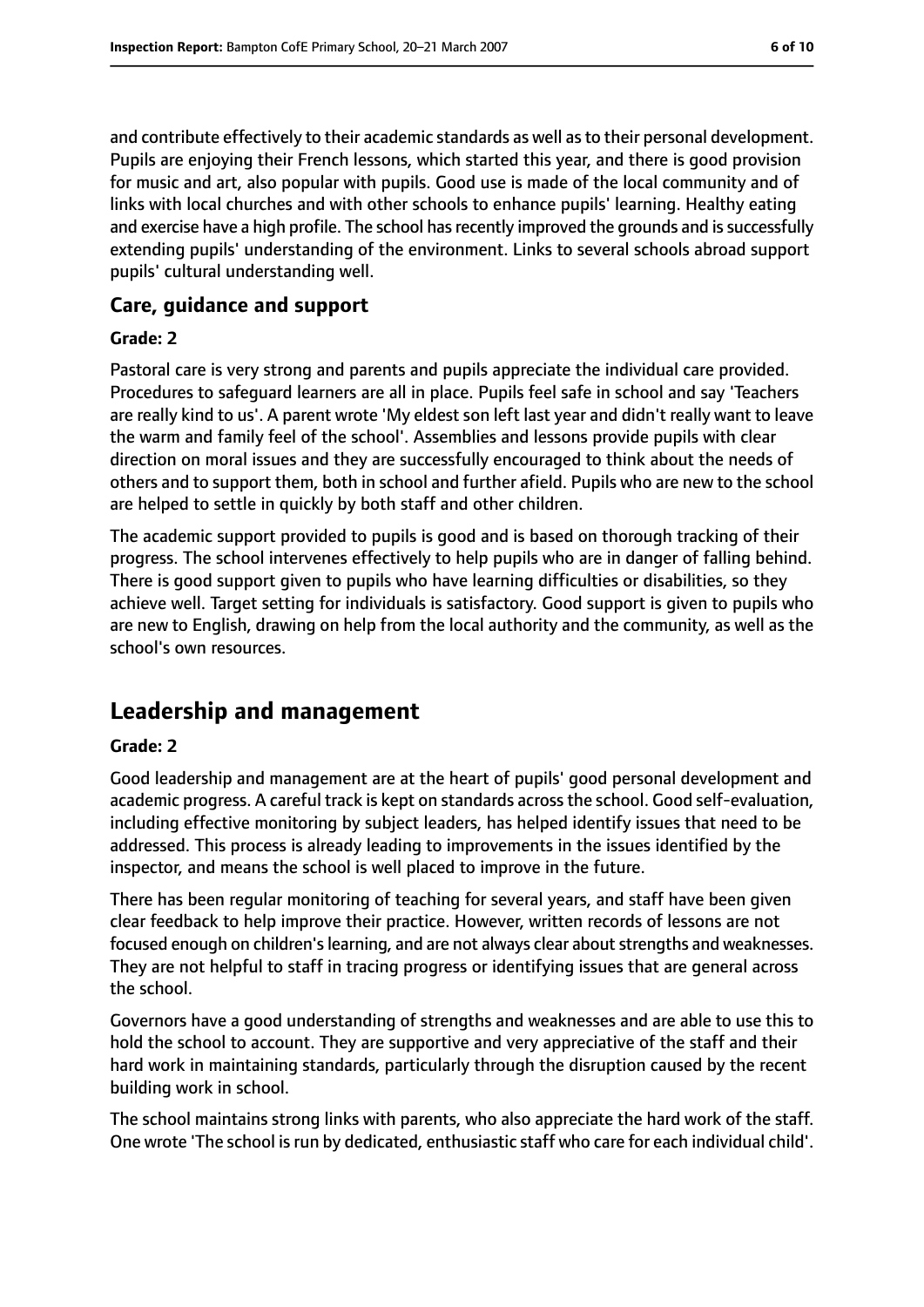**Any complaints about the inspection or the report should be made following the procedures set out in the guidance 'Complaints about school inspection', which is available from Ofsted's website: www.ofsted.gov.uk.**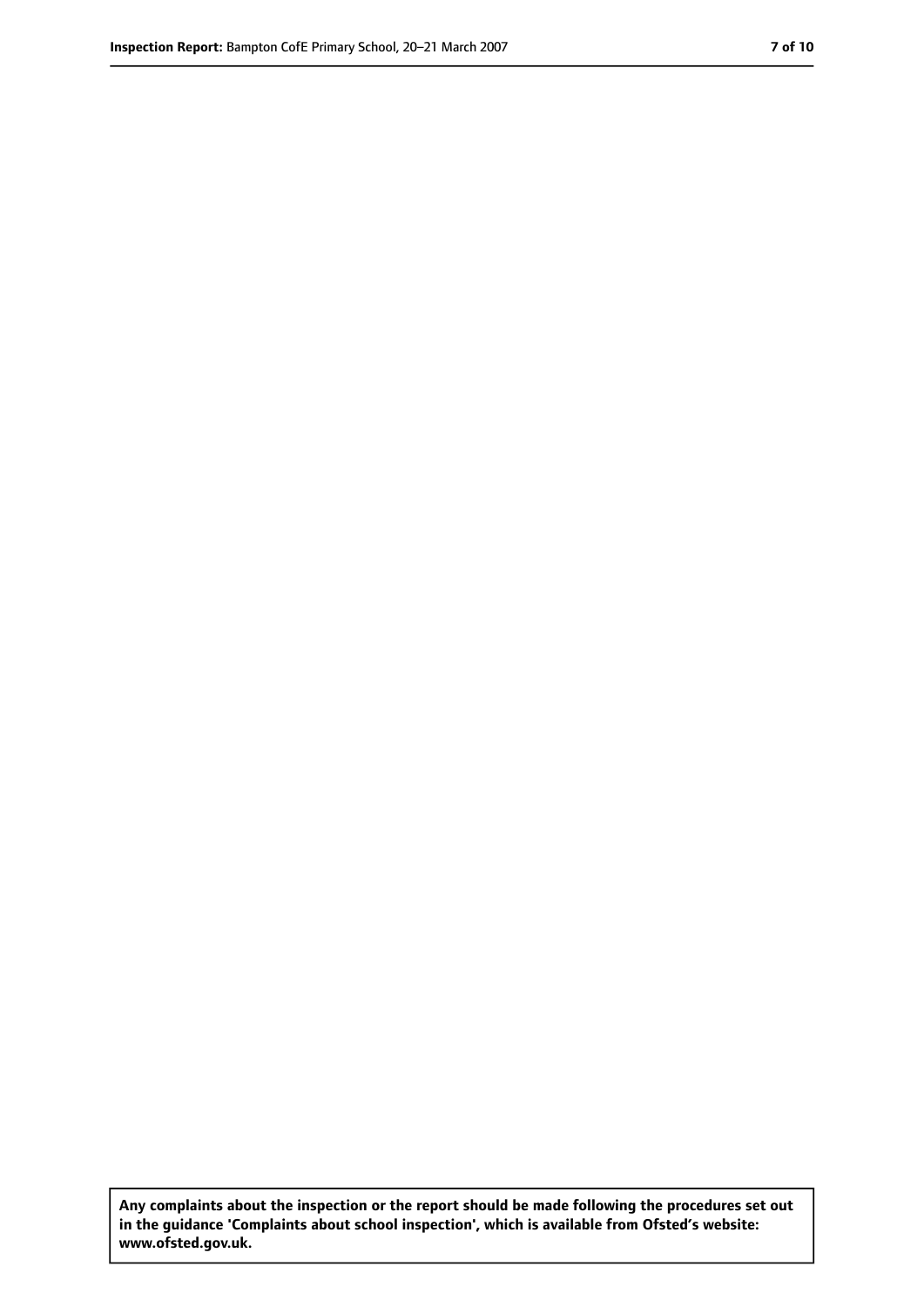#### **Annex A**

# **Inspection judgements**

| Key to judgements: grade 1 is outstanding, grade 2 good, grade 3 satisfactory, and grade 4 | <b>School</b>  |
|--------------------------------------------------------------------------------------------|----------------|
| inadequate                                                                                 | <b>Overall</b> |

## **Overall effectiveness**

| How effective, efficient and inclusive is the provision of education, integrated<br>care and any extended services in meeting the needs of learners? |     |
|------------------------------------------------------------------------------------------------------------------------------------------------------|-----|
| How well does the school work in partnership with others to promote learners'<br>well-being?                                                         |     |
| The quality and standards in the Foundation Stage                                                                                                    |     |
| The effectiveness of the school's self-evaluation                                                                                                    |     |
| The capacity to make any necessary improvements                                                                                                      |     |
| Effective steps have been taken to promote improvement since the last<br>inspection                                                                  | Yes |

## **Achievement and standards**

| How well do learners achieve?                                                                               |  |
|-------------------------------------------------------------------------------------------------------------|--|
| The standards <sup>1</sup> reached by learners                                                              |  |
| How well learners make progress, taking account of any significant variations between<br>groups of learners |  |
| How well learners with learning difficulties and disabilities make progress                                 |  |

## **Personal development and well-being**

| How good is the overall personal development and well-being of the<br>learners?                                  |  |
|------------------------------------------------------------------------------------------------------------------|--|
| The extent of learners' spiritual, moral, social and cultural development                                        |  |
| The behaviour of learners                                                                                        |  |
| The attendance of learners                                                                                       |  |
| How well learners enjoy their education                                                                          |  |
| The extent to which learners adopt safe practices                                                                |  |
| The extent to which learners adopt healthy lifestyles                                                            |  |
| The extent to which learners make a positive contribution to the community                                       |  |
| How well learners develop workplace and other skills that will contribute to<br>their future economic well-being |  |

## **The quality of provision**

| How effective are teaching and learning in meeting the full range of the<br>learners' needs?          |  |
|-------------------------------------------------------------------------------------------------------|--|
| How well do the curriculum and other activities meet the range of needs<br>and interests of learners? |  |
| How well are learners cared for, quided and supported?                                                |  |

 $^1$  Grade 1 - Exceptionally and consistently high; Grade 2 - Generally above average with none significantly below average; Grade 3 - Broadly average to below average; Grade 4 - Exceptionally low.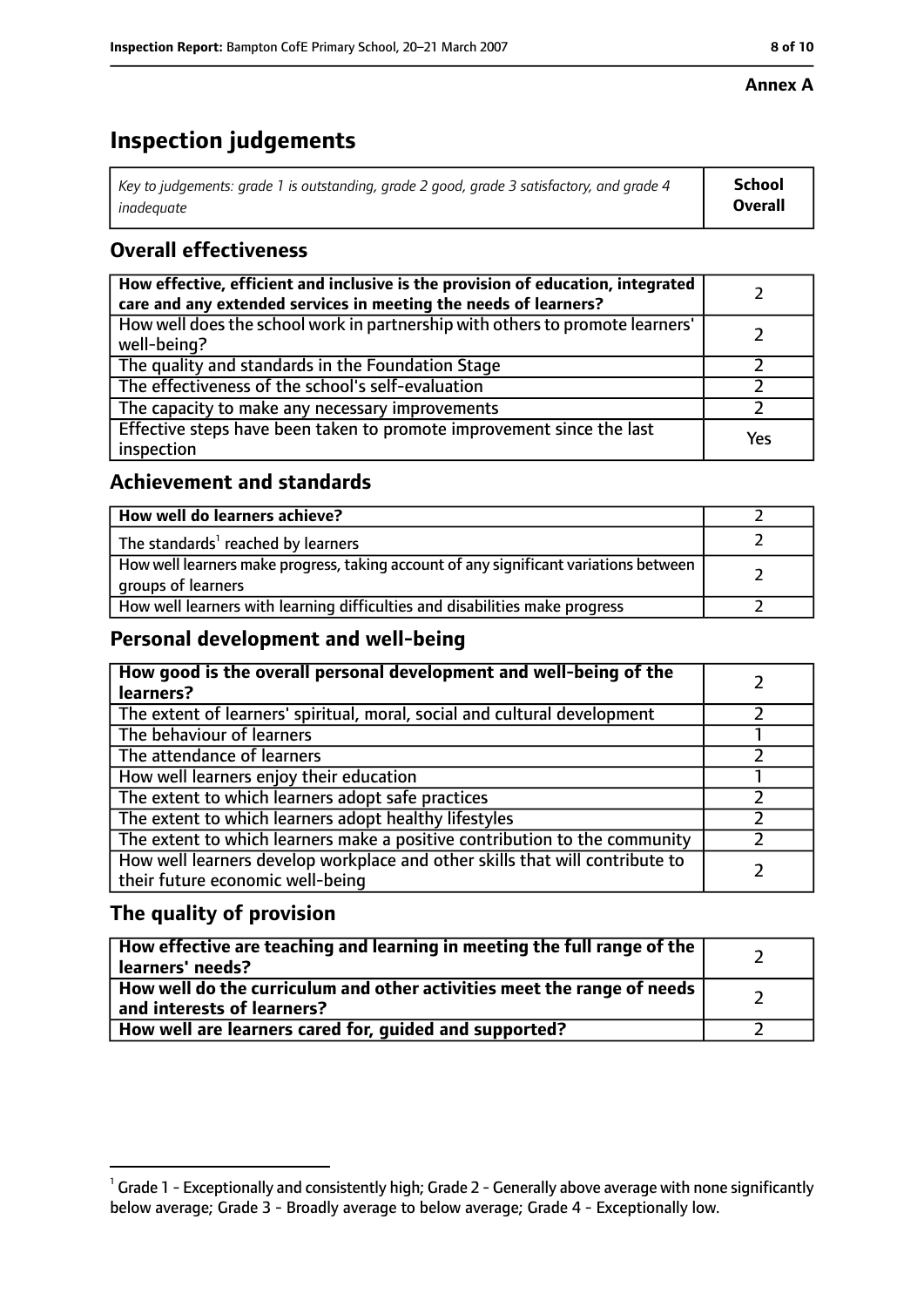# **Leadership and management**

| How effective are leadership and management in raising achievement                                                                              |     |
|-------------------------------------------------------------------------------------------------------------------------------------------------|-----|
| and supporting all learners?                                                                                                                    |     |
| How effectively leaders and managers at all levels set clear direction leading<br>to improvement and promote high quality of care and education |     |
| How effectively performance is monitored, evaluated and improved to meet<br>challenging targets                                                 |     |
| How well equality of opportunity is promoted and discrimination tackled so<br>that all learners achieve as well as they can                     |     |
| How effectively and efficiently resources, including staff, are deployed to<br>achieve value for money                                          | 7   |
| The extent to which governors and other supervisory boards discharge their<br>responsibilities                                                  | 7   |
| Do procedures for safequarding learners meet current government<br>requirements?                                                                | Yes |
| Does this school require special measures?                                                                                                      | No  |
| Does this school require a notice to improve?                                                                                                   | No  |